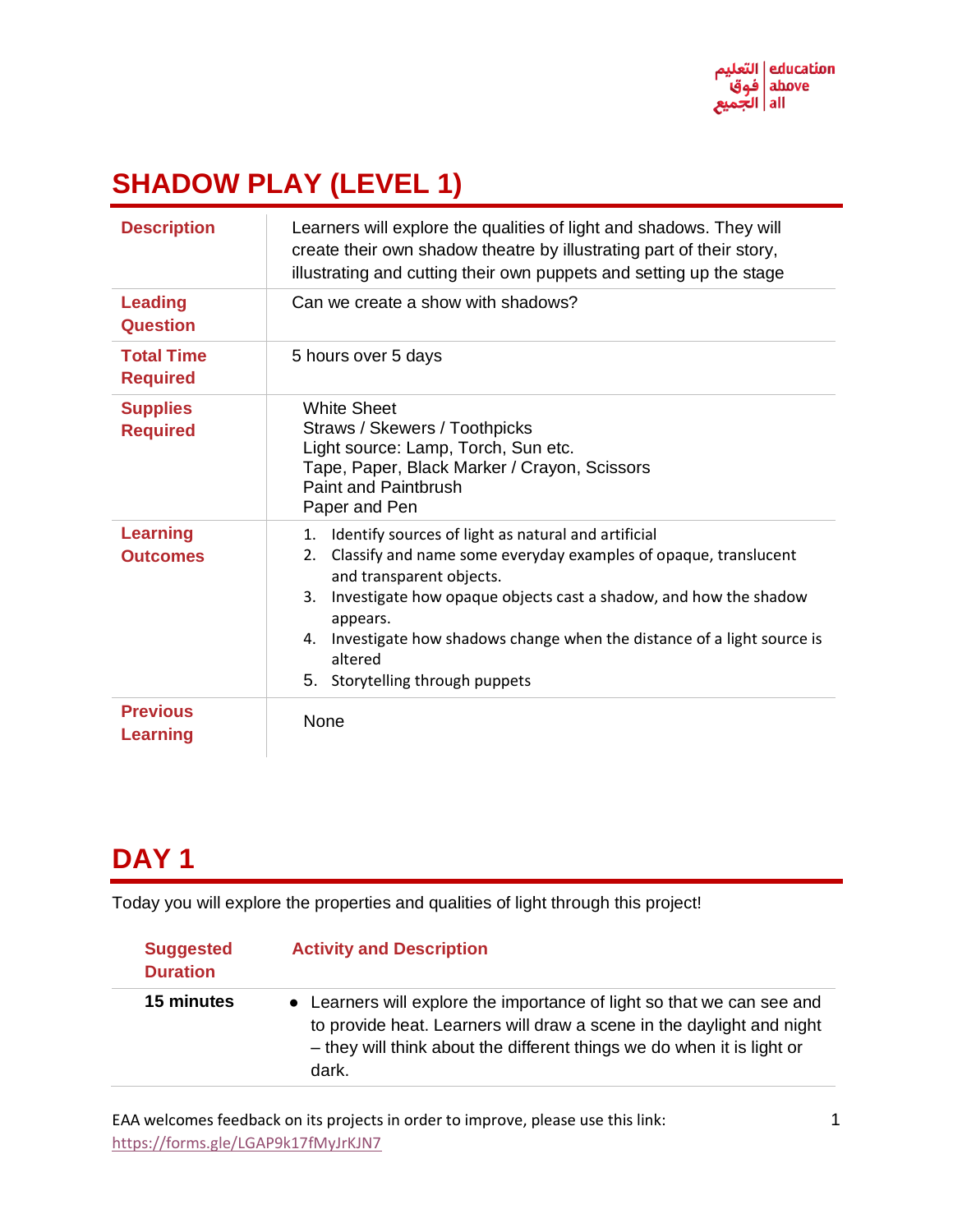

- Prompts: Why do you think most people work in the day? Why would some people have to work at night? What does the sky look like in the day and night?
- Learners will explore that most of their working time is in the day with the sunlight and most people sleep in the night in the darkness



**15 minutes** • Learners will draw an image of "light". They will think of how they can draw and show light and draw this. Learners will think of all the words they associate with light. Learners will illustrate and label these answers in mind map for example: bright, sun, yellow etc.



- **15 minutes** Learners will identify all the sources of light and make a list illustrating their examples.
	- They will draw the different sources within each of the columns:

| Sources of Light  |
|-------------------|
| Sun<br>1.         |
|                   |
|                   |
|                   |
| Fire<br>2.        |
|                   |
|                   |
|                   |
|                   |
|                   |
| <b>Bulb</b><br>З. |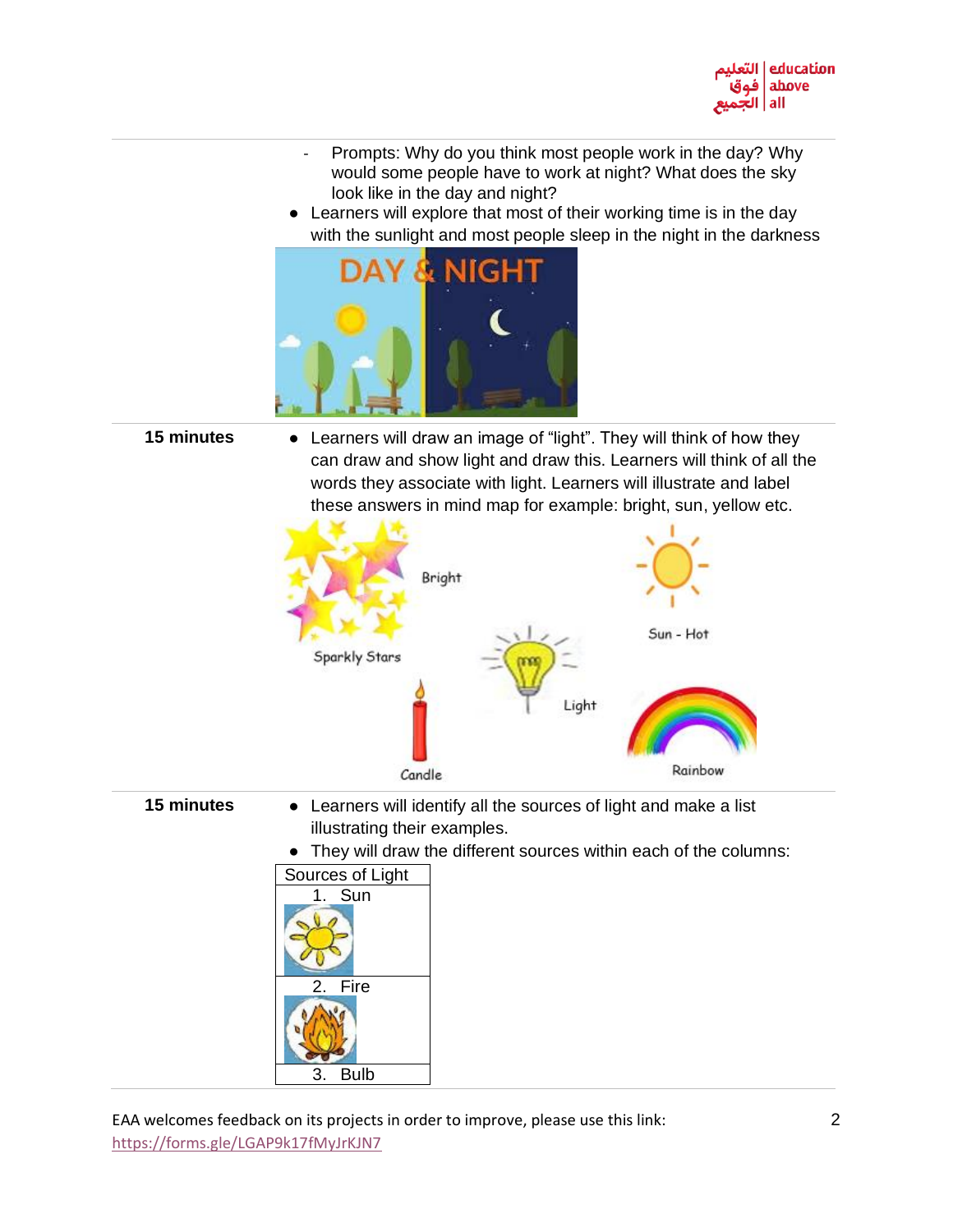



15 minutes • Learners will explore what happens without lights and how the different senses work together. Learners can play a game of dark room. In this game, learners will turn off all the lights of the room and make it dark. The family members will call out and learners will try and find them based on their voice. Learners will think about how their different senses of sound and sight work together

### **DAY 2**

Today you will continue to explore the properties of light and colour.

| <b>Suggested</b><br><b>Duration</b> | <b>Activity and Description</b>                                                                                                                                                                                                                                                                                                                                                                                                                                                                                                                                           |
|-------------------------------------|---------------------------------------------------------------------------------------------------------------------------------------------------------------------------------------------------------------------------------------------------------------------------------------------------------------------------------------------------------------------------------------------------------------------------------------------------------------------------------------------------------------------------------------------------------------------------|
| 20 minutes                          | • Learners will conduct an experiment on how rainbows are formed.<br>Learners will place a white paper or sheet on the ground or a table.<br>They will fill a glass with water and hold this against the sun $-$ as<br>the light goes through the glass of water it reflects a rainbow on the<br>white sheet of paper<br>• Learners will understand that sunlight has all the colours. They will<br>paint over the reflected rainbow that is on the paper with colours<br>and paints                                                                                      |
| 20 minutes                          | • Learners will explore how colours mix to create new colours.<br>Learners will experiment with mixing different colours to see what<br>happens. Learner will start with the primary colours of red, blue and<br>yellow<br>Learners will then write the "math $-$ equations" on the result as a<br>list for example:<br>1. $Red + Yellow = Orange$<br>2. $Red + Blue = Pure$<br>3. Yellow + Blue = Green<br>Learners will explore how some things are transparent,<br>$\overline{\phantom{0}}$<br>translucent or opaque by holding up items against a source of<br>light. |
| 20 minutes                          | • Parents can explain to the learners:<br>Transparent materials include glass, windows, clear plastic etc.<br>that you can clearly see through since all light passes through                                                                                                                                                                                                                                                                                                                                                                                             |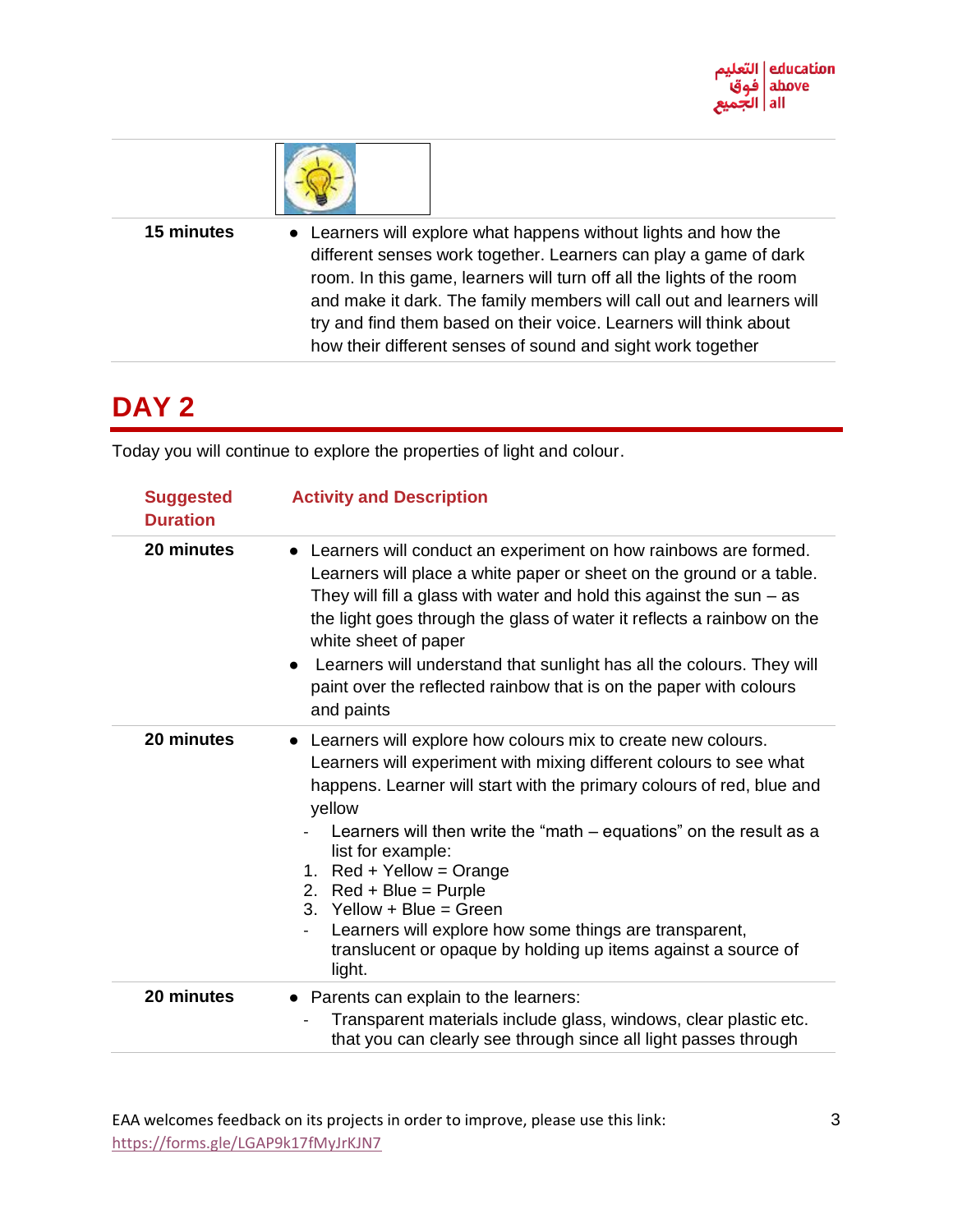

- Translucent materials include sunglasses, white shirt, paper towel, white sheet etc. that you can partially see through since some light passes through
- Opaque materials include a chair, a cardboard box, a book etc. that no light passes through and you cannot see anything through





● Learners will make a list writing or drawing the items within the three columns.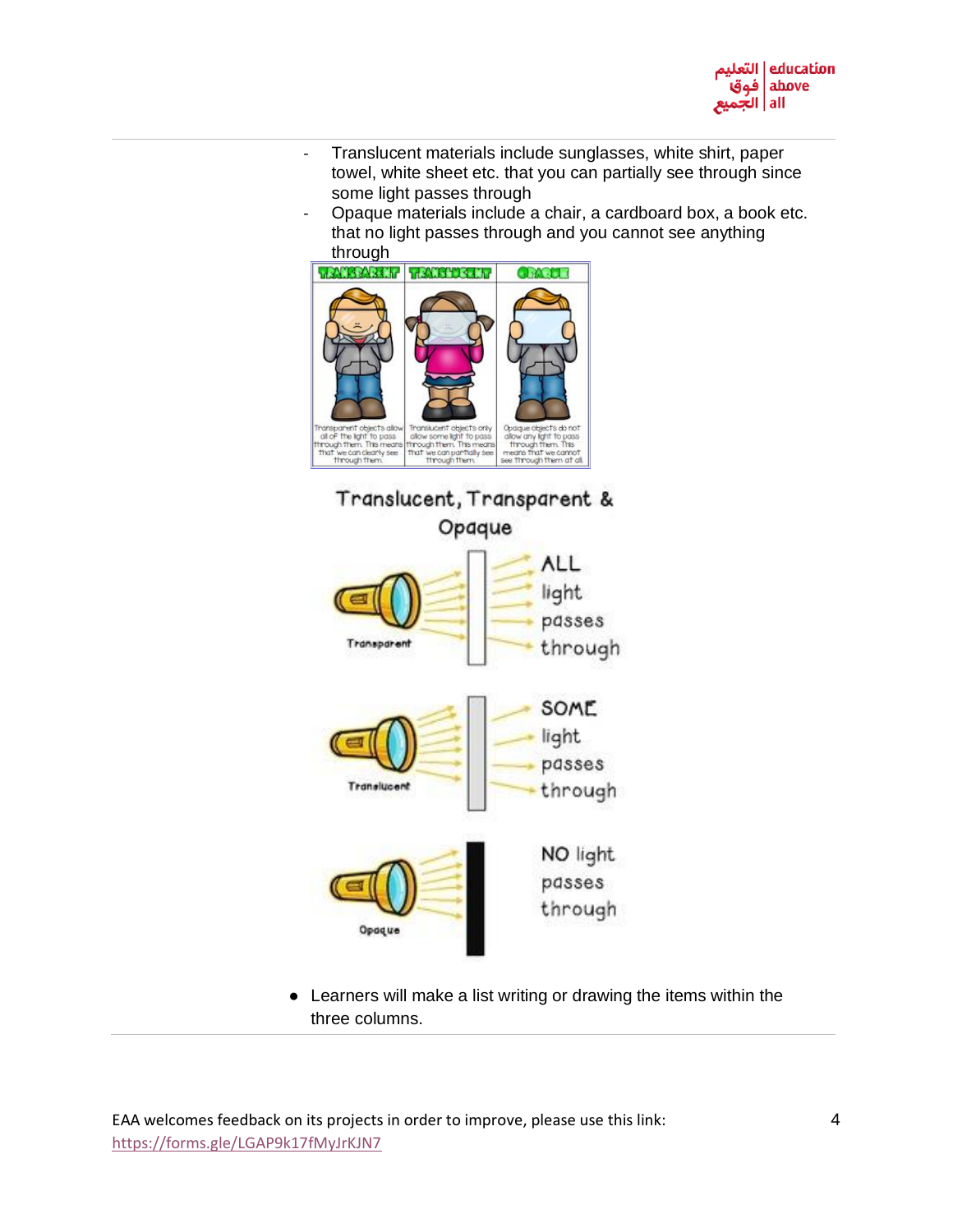

### **DAY 3**

Today you will explore the sun's patterns and the impact of shadows.

| <b>Suggested</b><br><b>Duration</b> | <b>Activity and Description</b>                                                                                                                                                                                                                                                                                                                                                                                                           |
|-------------------------------------|-------------------------------------------------------------------------------------------------------------------------------------------------------------------------------------------------------------------------------------------------------------------------------------------------------------------------------------------------------------------------------------------------------------------------------------------|
| 30 minutes                          | Learners will track their sun's movements through the day and see<br>where it is from their window. They will illustrate this in a schedule<br>answering the following questions<br>Prompts include:<br>Where do they see the sun from their window?<br>How bright is it?<br>How big is the sun?<br>What is the colour of the sky around it?<br>Learners will draw and label images of sunrise, mid-day and sunset<br>based on the above. |
|                                     |                                                                                                                                                                                                                                                                                                                                                                                                                                           |
|                                     |                                                                                                                                                                                                                                                                                                                                                                                                                                           |
| 5 minutes                           | Numeracy extension: learners will read the time and write that down<br>for the different times of the day that they are illustrating e.g.<br>sunrise (6 am), mid-day (12 pm) and sunset (6 pm). Learners will<br>conduct subtraction to see how many hours it takes the sun from<br>sunrise to mid-day                                                                                                                                    |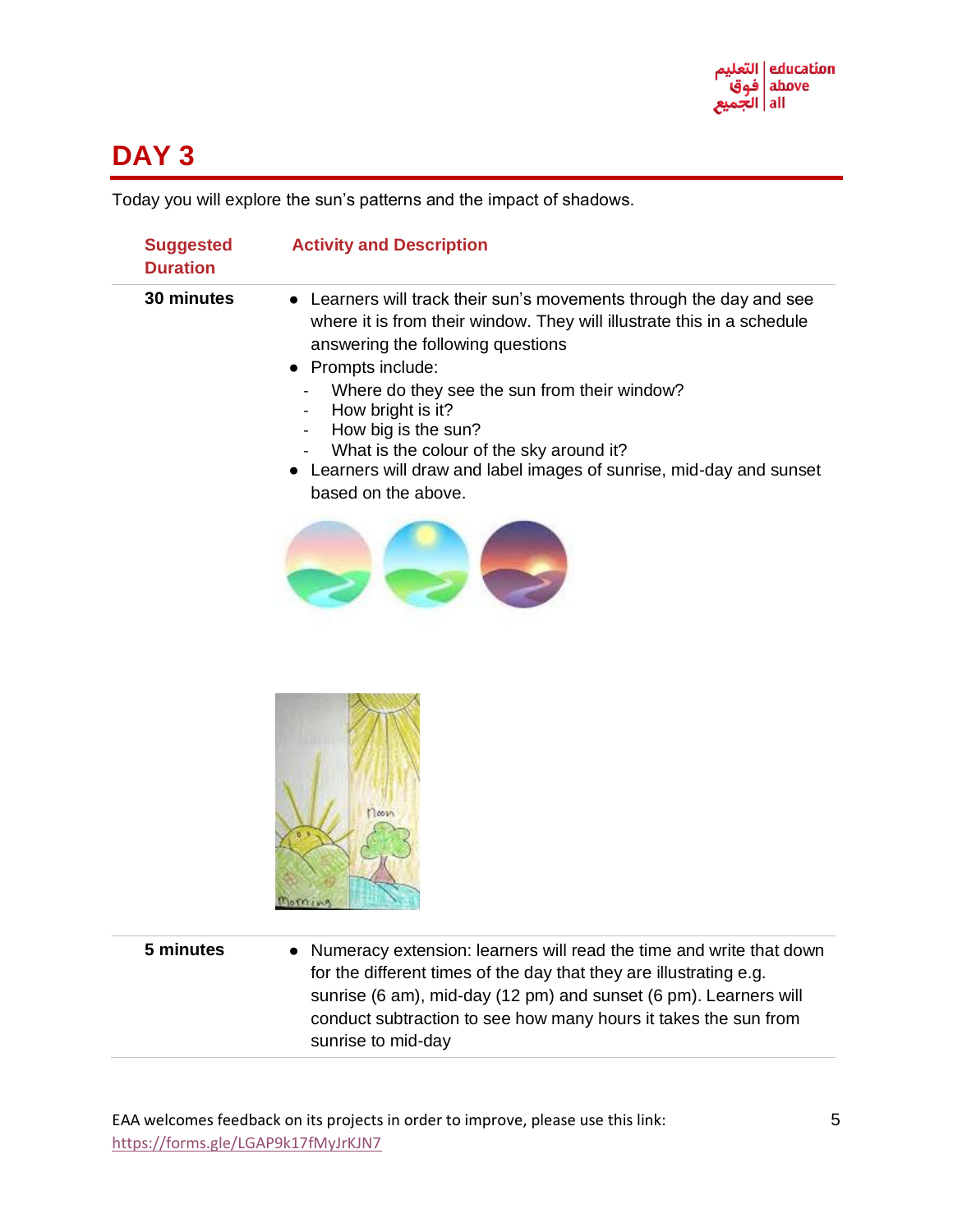

- **30 minutes** Learners will now explore the concept of shadows a shadow is made when an object blocks the light – this is for opaque objects. A shadow can show an object's shape, but it cannot show colors or details (like a smile or a frown).
	- Learners will place small toys or objects in the sun and place a paper underneath it. The learners will try and trace the shadows of their toys



• Learners will try and form shadows of their own body and move around to see how their shadows move – they will form a sundial to mark their own shadows at different times of the day standing at the same place. Learners will notice where their shadows move on the ground and the length of their shadows



## **DAY 4**

Today you will begin to plan for your shadow puppet theatre!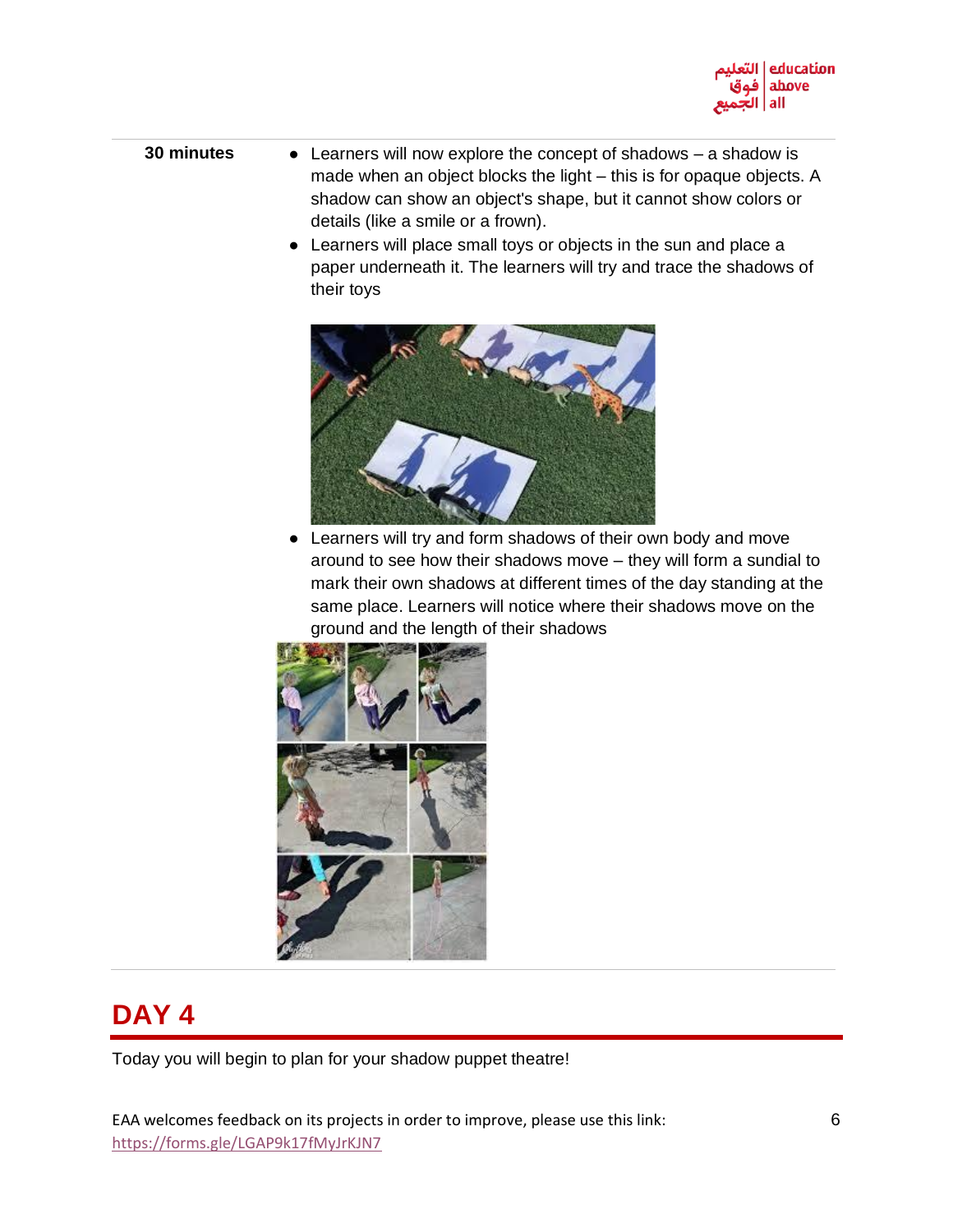

**Suggested Duration**

**Activity and Description**

**30 minutes** • Learners will use a torch or the sun to form shadows with their hands and form different animals and characters and try and have their family guess what these different shadows are?



| 20 minutes | • Learners will think of a basic story that they will tell the viewers<br>through the shadow theatre $-$ to make it easier they can adapt a<br>section of a story that they already know. Learners should pick a<br>story with not more than 2 or 3 characters: a wolf, a princess, a<br>rabbit and props including the sun, a house, a cloud etc.<br>• Learners can illustrate or write out the story<br>Example of a story: Hare and the Tortoise – The hare and the<br>tortoise decided to have a race. The hare started running really fast<br>and saw how much ahead he was and stopped for a snack and a<br>nap. The tortoise kept moving slowly ahead and he won the race. |
|------------|-----------------------------------------------------------------------------------------------------------------------------------------------------------------------------------------------------------------------------------------------------------------------------------------------------------------------------------------------------------------------------------------------------------------------------------------------------------------------------------------------------------------------------------------------------------------------------------------------------------------------------------------------------------------------------------|
| 30 minutes | • Learners will now design the main "characters and props" of<br>shadow theatre as puppets. Learners will draw the main outline on<br>paper or cardboard and colour this inside with black crayon, paint or<br>marker<br>Learners will now cut out these characters or props and stick<br>them using tape on toothpicks / chopsticks                                                                                                                                                                                                                                                                                                                                              |

#### **DAY 5**

Today you will begin to set up and present your shadow puppet theatre!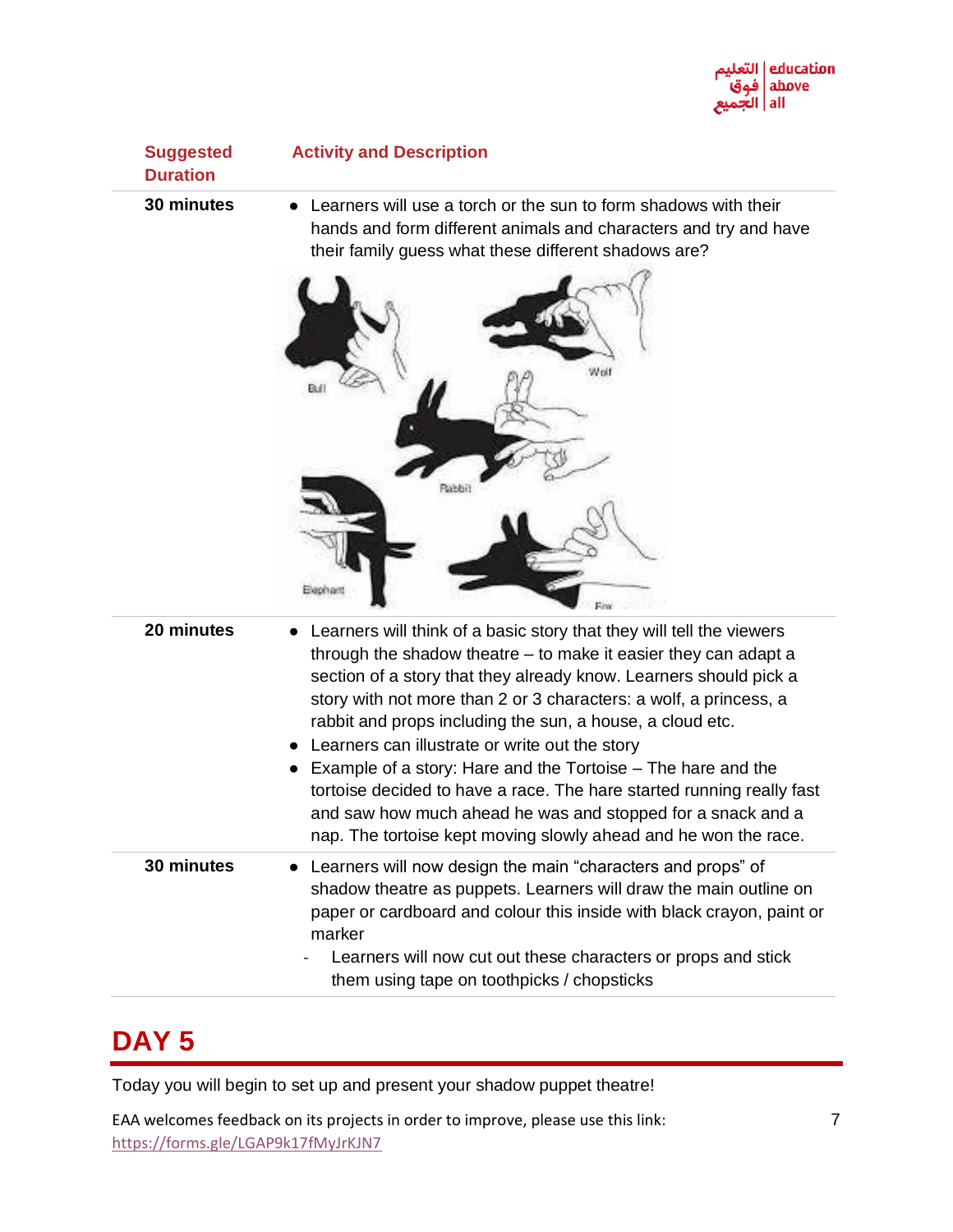

| <b>Suggested</b><br><b>Duration</b> | <b>Activity and Description</b>                                                                                                                                                                                                                                                                                                                                                                                                                                                                                                                                                                                                                                                                                                                                                                                     |
|-------------------------------------|---------------------------------------------------------------------------------------------------------------------------------------------------------------------------------------------------------------------------------------------------------------------------------------------------------------------------------------------------------------------------------------------------------------------------------------------------------------------------------------------------------------------------------------------------------------------------------------------------------------------------------------------------------------------------------------------------------------------------------------------------------------------------------------------------------------------|
| 30 minutes                          | Learners will design the stage.<br>They will need to find a place to hang a large white bedsheet or<br>shadow screen $-$ it can be hung on a door frame (it is better if the<br>screen is straight)<br>There needs to be space behind the screen for the learners to<br>stand and hold the puppets<br>The bottom half of the screen can have a desk or table so<br>learners can hide behind it when they operate the puppets<br>They will need to find a good source of light e.g. sunlight or a<br>lamp / torch behind the screen<br>There needs to be space in front of the screen for audience to sit<br>Learners can use a doorframe – learners have to make the screen<br>is pin a large sheet of paper on the frame or hang a sheet from the<br>rod.<br>audience<br>puppet<br>theater<br>lamp<br>puppetmaster |
| 10 minutes                          | Learners will play with light and experiment with it until learners<br>discover its effects on the shadows your puppets make. Learners<br>will quickly discover that the shadows grow larger when the puppets<br>are close to the light source, and smaller when they are further<br>away                                                                                                                                                                                                                                                                                                                                                                                                                                                                                                                           |
| 10 minutes                          | Learners will "act" out the story using these puppets and props and<br>try and simultaneously narrate or tell the story. Learners can also<br>add music or sound effects for e.g. a plastic bottle with little stones<br>as a shaker for rain etc.                                                                                                                                                                                                                                                                                                                                                                                                                                                                                                                                                                  |
| 10 minutes                          | Learners will now enact the play for their family.                                                                                                                                                                                                                                                                                                                                                                                                                                                                                                                                                                                                                                                                                                                                                                  |
| 10 minutes                          | Learners will ask family about their opinion about the play: Did they<br>$\bullet$<br>understand the characters based on the shadows? Did the family<br>members like the story? Did the family members enjoy any<br>additional effects of sound or the narration of the story?                                                                                                                                                                                                                                                                                                                                                                                                                                                                                                                                      |